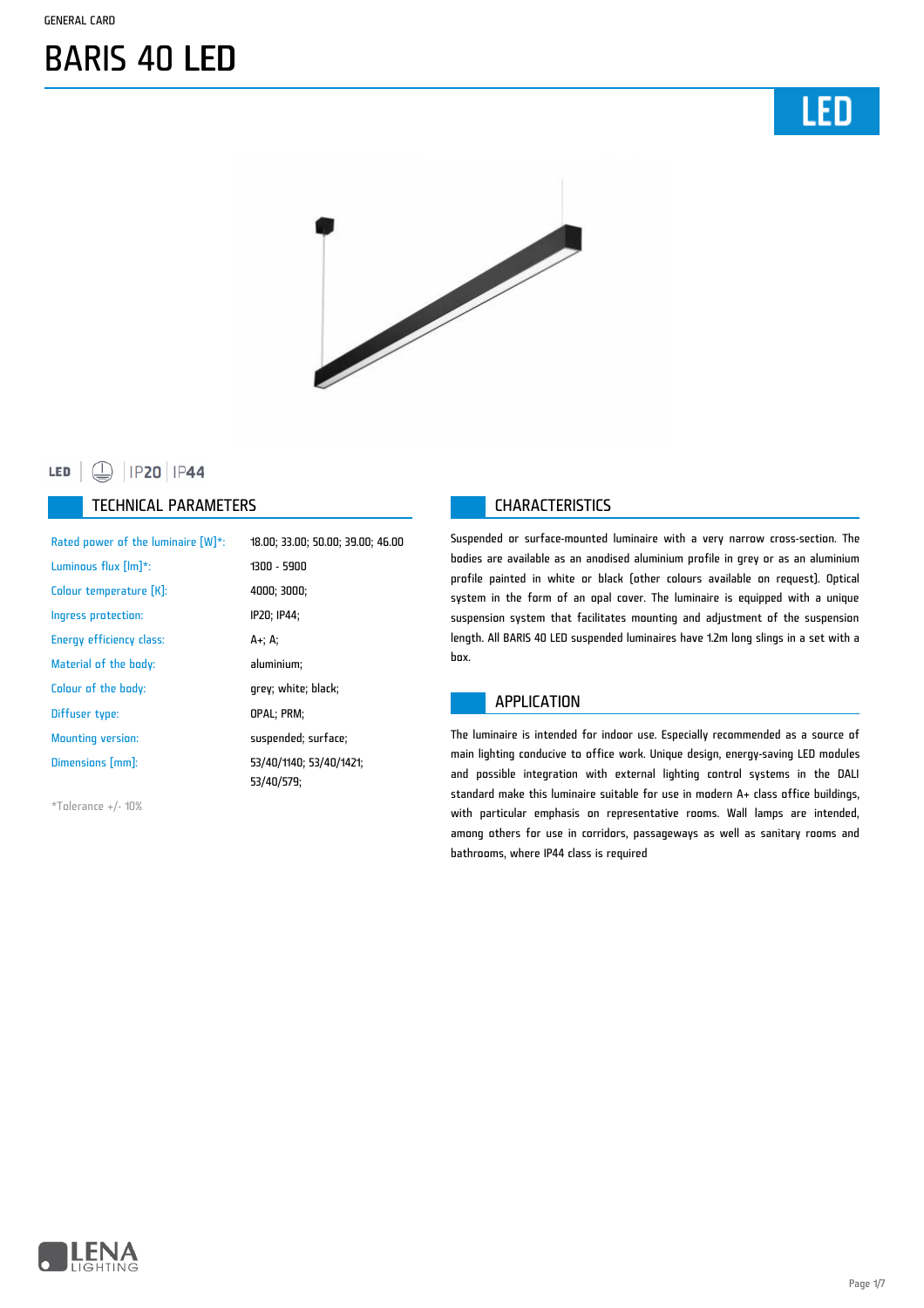AVAILABLE TYPES



Click >> index, to see details

#### BARIS 40 LED surface

| Rated power of<br>the luminaire [W]* | Colour<br>temperature<br>[K] | Luminous<br>flux [lm]* | Diffuser<br>type | Energy<br>efficiency<br>class | Colour of<br>the body | <b>Dimensions</b><br>[mm] | Ingress<br>protection | <b>DIMM</b><br>DALI | Mounting<br>version | Index                  |
|--------------------------------------|------------------------------|------------------------|------------------|-------------------------------|-----------------------|---------------------------|-----------------------|---------------------|---------------------|------------------------|
| 16                                   | 3000                         | 1300                   | <b>OPAL</b>      | А                             | grey                  | 53/40/579                 | IP20                  | yes                 | surface             | $\ge$ 319136           |
| 16                                   | 3000                         | 1300                   | <b>OPAL</b>      | A                             | white                 | 53/40/579                 | IP20                  | yes                 | surface             | $\ge$ 319174           |
| 16                                   | 3000                         | 1300                   | <b>OPAL</b>      | А                             | black                 | 53/40/579                 | IP20                  | yes                 | surface             | $\geq$ 319211          |
| 16                                   | 3000                         | 1300                   | <b>OPAL</b>      | A                             | grey                  | 53/40/579                 | IP20                  |                     | surface             | $\geq$ 319112          |
| 16                                   | 3000                         | 1300                   | <b>OPAL</b>      | А                             | white                 | 53/40/579                 | IP20                  |                     | surface             | >> 319150              |
| 16                                   | 3000                         | 1300                   | <b>OPAL</b>      | A                             | black                 | 53/40/579                 | IP20                  |                     | surface             | <b>&gt;&gt; 319198</b> |
| 16                                   | 4000                         | 1400                   | <b>OPAL</b>      | А                             | grey                  | 53/40/579                 | IP20                  | yes                 | surface             | >> 319129              |
| 16                                   | 4000                         | 1400                   | <b>OPAL</b>      | A                             | white                 | 53/40/579                 | <b>IP20</b>           | yes                 | surface             | $\geq$ 319167          |
| 16                                   | 4000                         | 1400                   | <b>OPAL</b>      | А                             | black                 | 53/40/579                 | IP20                  | yes                 | surface             | $\geq$ 319204          |
| 16                                   | 4000                         | 1400                   | <b>OPAL</b>      | A                             | grey                  | 53/40/579                 | IP20                  |                     | surface             | >> 319105              |
| 16                                   | 4000                         | 1400                   | <b>OPAL</b>      | А                             | white                 | 53/40/579                 | IP20                  |                     | surface             | $\geq$ 319143          |
| 16                                   | 4000                         | 1400                   | <b>OPAL</b>      | A                             | black                 | 53/40/579                 | IP20                  |                     | surface             | $>$ 319181             |
| 16                                   | 3000                         | 1600                   | PRM              | $A+$                          | grey                  | 53/40/579                 | IP20                  | yes                 | surface             | $\geq$ 455292          |
| 16                                   | 3000                         | 1600                   | <b>PRM</b>       | $A+$                          | white                 | 53/40/579                 | IP20                  | yes                 | surface             | $\geq$ 455339          |
| 16                                   | 3000                         | 1600                   | PRM              | $A+$                          | black                 | 53/40/579                 | IP20                  | yes                 | surface             | $\geq$ 455377          |
| 16                                   | 3000                         | 1600                   | PRM              | $\mathsf{A}\texttt{+}$        | grey                  | 53/40/579                 | <b>IP20</b>           |                     | surface             | $\geq$ 455278          |
| 16                                   | 3000                         | 1600                   | <b>PRM</b>       | $A+$                          | white                 | 53/40/579                 | IP20                  |                     | surface             | $\geq$ 455315          |
| 16                                   | 3000                         | 1600                   | <b>PRM</b>       | A+                            | black                 | 53/40/579                 | IP20                  |                     | surface             | $\Rightarrow$ 455353   |
| 16                                   | 4000                         | 1700                   | <b>PRM</b>       | $A+$                          | grey                  | 53/40/579                 | IP20                  | yes                 | surface             | $\geq$ 455285          |
| 16                                   | 4000                         | 1700                   | <b>PRM</b>       | $\mathsf{A}\texttt{+}$        | white                 | 53/40/579                 | IP20                  | yes                 | surface             | $\geq$ 455322          |
| 16                                   | 4000                         | 1700                   | PRM              | $A+$                          | black                 | 53/40/579                 | IP20                  | yes                 | surface             | $\geq$ 455360          |
| 16                                   | 4000                         | 1700                   | <b>PRM</b>       | A+                            | grey                  | 53/40/579                 | IP20                  |                     | surface             | $\ge$ 455261           |
| 16                                   | 4000                         | 1700                   | <b>PRM</b>       | A+                            | white                 | 53/40/579                 | IP20                  |                     | surface             | $\geq$ 455308          |
| 16                                   | 4000                         | 1700                   | PRM              | $\mathsf{A}\texttt{+}$        | black                 | 53/40/579                 | <b>IP20</b>           |                     | surface             | $\Rightarrow$ 455346   |
| 18                                   | 3000                         | 1700                   | <b>OPAL</b>      | $A+$                          | grey                  | 53/40/1140                | IP20                  |                     | surface             | >> 319297              |
| 18                                   | 3000                         | 1700                   | <b>OPAL</b>      | A+                            | white                 | 53/40/1140                | IP20                  |                     | surface             | $\ge$ 319334           |
| 18                                   | 3000                         | 1700                   | <b>OPAL</b>      | $A+$                          | black                 | 53/40/1140                | IP20                  |                     | surface             | $\ge$ 319372           |
| 18                                   | 4000                         | 1850                   | <b>OPAL</b>      | $\mathsf{A}\texttt{+}$        | grey                  | 53/40/1140                | IP20                  |                     | surface             | >> 319280              |
| 18                                   | 4000                         | 1850                   | <b>OPAL</b>      | $A+$                          | white                 | 53/40/1140                | IP20                  |                     | surface             | $\geq$ 319327          |
| 18                                   | 4000                         | 1850                   | <b>OPAL</b>      | $A+$                          | black                 | 53/40/1140                | IP20                  |                     | surface             | $\geq$ 319365          |
| 18                                   | 3000                         | 2100                   | PRM              | $A+$                          | grey                  | 53/40/1140                | IP20                  |                     | surface             | $\geq$ 454134          |
| 18                                   | 3000                         | 2100                   | PRM              | $\mathsf{A}\texttt{+}$        | white                 | 53/40/1140                | <b>IP20</b>           |                     | surface             | $\geq$ 454158          |
| 18                                   | 3000                         | 2100                   | PRM              | A+                            | black                 | 53/40/1140                | IP20                  |                     | surface             | $\ge$ 454172           |
| 18                                   | 4000                         | 2300                   | <b>PRM</b>       | A+                            | grey                  | 53/40/1140                | <b>IP20</b>           |                     | surface             | $\Rightarrow$ 454127   |
| 18                                   | 4000                         | 2300                   | PRM              | A+                            | white                 | 53/40/1140                | IP20                  |                     | surface             | $\ge$ 454141           |
| 18                                   | 4000                         | 2300                   | <b>PRM</b>       | $\mathsf{A}\texttt{+}$        | black                 | 53/40/1140                | IP20                  |                     | surface             | $\geq$ 454165          |
| 33                                   | 3000                         | 2600                   | <b>OPAL</b>      | А                             | grey                  | 53/40/1140                | <b>IP20</b>           |                     | surface             | $\ge$ 318382           |
| 33                                   | 3000                         | 2600                   | <b>OPAL</b>      | А                             | white                 | 53/40/1140                | <b>IP20</b>           |                     | surface             | $\geq$ 318405          |
| 33                                   | 3000                         | 2600                   | <b>OPAL</b>      | А                             | black                 | 53/40/1140                | IP20                  |                     | surface             | $\geq$ 318429          |
| 33                                   | 4000                         | 2800                   | <b>OPAL</b>      | A                             | grey                  | 53/40/1140                | IP20                  |                     | surface             | $\geq$ 318375          |
| 33                                   | 4000                         | 2800                   | <b>OPAL</b>      | А                             | white                 | 53/40/1140                | IP20                  |                     | surface             | <b>&gt;&gt; 318399</b> |
| 33                                   | 4000                         | 2800                   | <b>OPAL</b>      | A                             | black                 | 53/40/1140                | IP20                  |                     | surface             | $\geq$ 318412          |
| 33                                   | 3000                         | 3200                   | <b>PRM</b>       | A+                            | grey                  | 53/40/1140                | IP20                  |                     | surface             | $\geq$ 454318          |
| 33                                   | 3000                         | 3200                   | PRM              | A+                            | white                 | 53/40/1140                | IP20                  |                     | surface             | $\geq$ 454332          |
| 33                                   | 3000                         | 3200                   | <b>PRM</b>       | A+                            | black                 | 53/40/1140                | IP20                  |                     | surface             | $\geq$ 454356          |
| 33                                   | 4000                         | 3450                   | PRM              | $A+$                          | grey                  | 53/40/1140                | IP20                  |                     | surface             | $\geq$ 454301          |
| 33                                   | 4000                         | 3450                   | <b>PRM</b>       | $A+$                          | white                 | 53/40/1140                | IP20                  |                     | surface             | $\geq$ 454325          |
| 33                                   | 4000                         | 3450                   | PRM              | $\mathsf{A}\texttt{+}$        | black                 | 53/40/1140                | IP20                  |                     | surface             | $\geq$ 454349          |
| 39                                   | 3000                         | 3400                   | <b>OPAL</b>      | A+                            | grey                  | 53/40/1421                | IP20                  |                     | surface             | $\geq$ 319655          |
| 39                                   | 3000                         | 3400                   | <b>OPAL</b>      | $A+$                          | white                 | 53/40/1421                | IP20                  |                     | surface             | $>$ 319693             |

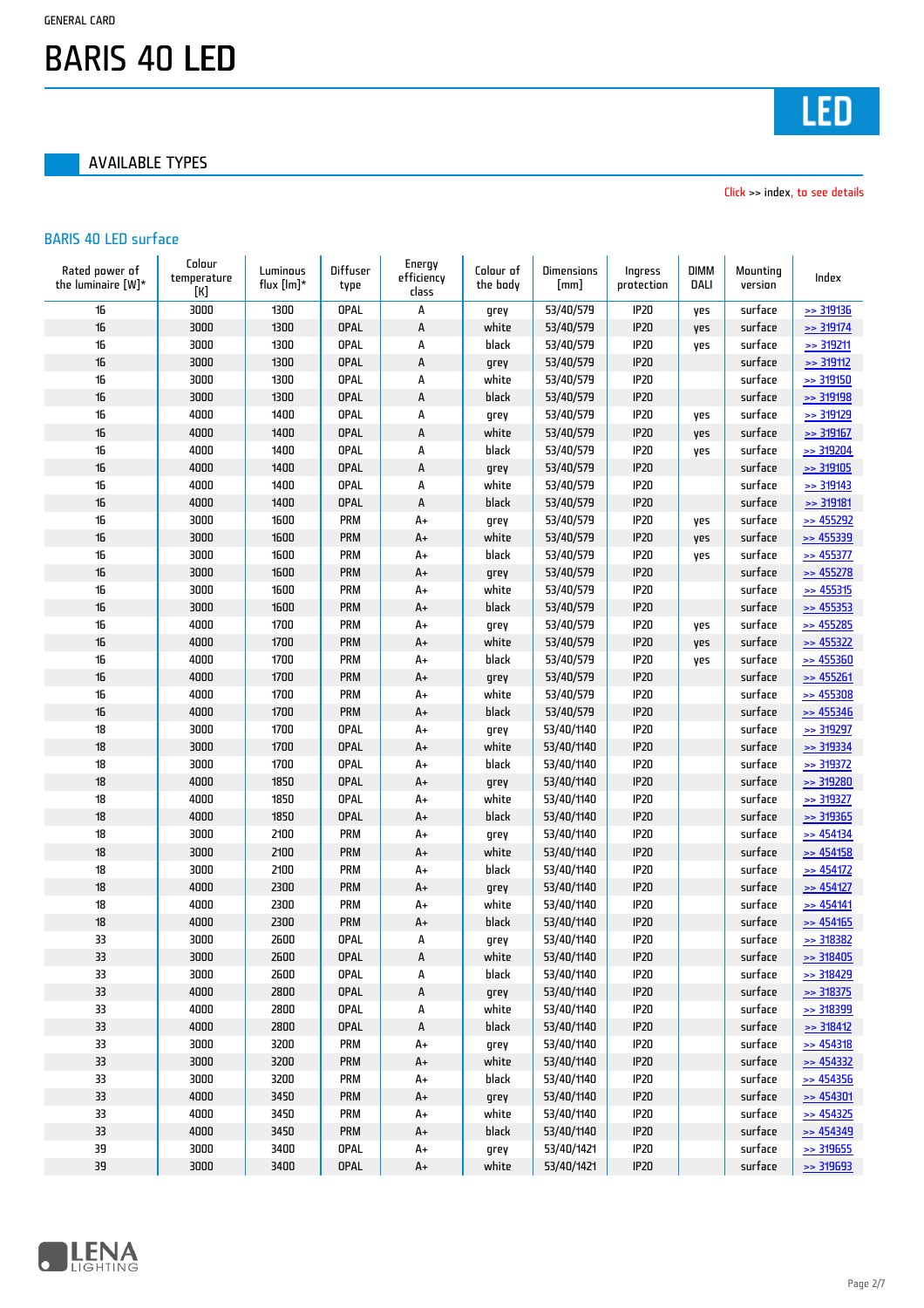# LED

| Rated power of<br>the luminaire [W]* | Colour<br>temperature<br>[K] | Luminous<br>flux $[Im]^*$ | Diffuser<br>type | Energy<br>efficiency<br>class | Colour of<br>the body | Dimensions<br>[mm] | Ingress<br>protection | <b>DIMM</b><br>DALI | Mounting<br>version | Index                  |
|--------------------------------------|------------------------------|---------------------------|------------------|-------------------------------|-----------------------|--------------------|-----------------------|---------------------|---------------------|------------------------|
| 39                                   | 3000                         | 3400                      | <b>OPAL</b>      | $A+$                          | black                 | 53/40/1421         | IP20                  |                     | surface             | $\Rightarrow$ 319730   |
| 39                                   | 4000                         | 3700                      | <b>OPAL</b>      | $A+$                          | grey                  | 53/40/1421         | <b>IP20</b>           |                     | surface             | $\geq$ 319648          |
| 39                                   | 4000                         | 3700                      | <b>OPAL</b>      | $A+$                          | white                 | 53/40/1421         | <b>IP20</b>           |                     | surface             | >> 319686              |
| 39                                   | 4000                         | 3700                      | <b>OPAL</b>      | A+                            | black                 | 53/40/1421         | <b>IP20</b>           |                     | surface             | $\geq$ 319723          |
| 39                                   | 3000                         | 4200                      | PRM              | $A+$                          | grey                  | 53/40/1421         | <b>IP20</b>           |                     | surface             | $\geq$ 454851          |
| 39                                   | 3000                         | 4200                      | <b>PRM</b>       | $\mathsf{A}\texttt{+}$        | white                 | 53/40/1421         | <b>IP20</b>           |                     | surface             | $\geq$ 454875          |
| 39                                   | 3000                         | 4200                      | <b>PRM</b>       | $A+$                          | black                 | 53/40/1421         | <b>IP20</b>           |                     | surface             | $\geq$ 454899          |
| 39                                   | 4000                         | 4550                      | <b>PRM</b>       | A+                            | grey                  | 53/40/1421         | <b>IP20</b>           |                     | surface             | $\geq$ 454844          |
| 39                                   | 4000                         | 4550                      | <b>PRM</b>       | $A+$                          | white                 | 53/40/1421         | <b>IP20</b>           |                     | surface             | $\geq$ 454868          |
| 39                                   | 4000                         | 4550                      | <b>PRM</b>       | $\mathsf{A}\texttt{+}$        | black                 | 53/40/1421         | <b>IP20</b>           |                     | surface             | $\geq$ 454882          |
| 46                                   | 3000                         | 3900                      | <b>OPAL</b>      | А                             | grey                  | 53/40/1421         | <b>IP20</b>           | yes                 | surface             | >> 319679              |
| 46                                   | 3000                         | 3900                      | <b>OPAL</b>      | A                             | white                 | 53/40/1421         | <b>IP20</b>           | yes                 | surface             | $\geq$ 319716          |
| 46                                   | 3000                         | 3900                      | <b>OPAL</b>      | А                             | black                 | 53/40/1421         | <b>IP20</b>           | yes                 | surface             | $\geq$ 319754          |
| 46                                   | 3000                         | 3900                      | <b>OPAL</b>      | A                             | grey                  | 53/40/1421         | <b>IP20</b>           |                     | surface             | $\geq$ 318443          |
| 46                                   | 3000                         | 3900                      | <b>OPAL</b>      | А                             | white                 | 53/40/1421         | IP20                  |                     | surface             | $\geq$ 318467          |
| 46                                   | 3000                         | 3900                      | <b>OPAL</b>      | A                             | black                 | 53/40/1421         | IP20                  |                     | surface             | $\geq$ 318481          |
| 46                                   | 4000                         | 4300                      | <b>OPAL</b>      | $A+$                          | grey                  | 53/40/1421         | IP20                  | yes                 | surface             | $>$ 319662             |
| 46                                   | 4000                         | 4300                      | <b>OPAL</b>      | $\mathsf{A}\texttt{+}$        | white                 | 53/40/1421         | IP20                  | yes                 | surface             | >> 319709              |
| 46                                   | 4000                         | 4300                      | <b>OPAL</b>      | $A+$                          | black                 | 53/40/1421         | <b>IP20</b>           | yes                 | surface             | $\geq$ 319747          |
| 46                                   | 4000                         | 4300                      | <b>OPAL</b>      | A+                            | grey                  | 53/40/1421         | IP20                  |                     | surface             | >318436                |
| 46                                   | 4000                         | 4300                      | <b>OPAL</b>      | A+                            | white                 | 53/40/1421         | <b>IP20</b>           |                     | surface             | $\geq$ 318450          |
| 46                                   | 4000                         | 4300                      | <b>OPAL</b>      | $\mathsf{A}\texttt{+}$        | black                 | 53/40/1421         | <b>IP20</b>           |                     | surface             | $\geq$ 318474          |
| 46                                   | 3000                         | 4800                      | <b>PRM</b>       | $A+$                          | grey                  | 53/40/1421         | <b>IP20</b>           | yes                 | surface             | $\geq$ 455179          |
| 46                                   | 3000                         | 4800                      | <b>PRM</b>       | A+                            | white                 | 53/40/1421         | IP20                  | yes                 | surface             | $\geq$ 455216          |
| 46                                   | 3000                         | 4800                      | <b>PRM</b>       | $A+$                          | black                 | 53/40/1421         | <b>IP20</b>           | yes                 | surface             | $\geq$ 455254          |
| 46                                   | 3000                         | 4800                      | <b>PRM</b>       | $\mathsf{A}\texttt{+}$        | grey                  | 53/40/1421         | <b>IP20</b>           |                     | surface             | $\geq$ 455155          |
| 46                                   | 3000                         | 4800                      | <b>PRM</b>       | $A+$                          | white                 | 53/40/1421         | <b>IP20</b>           |                     | surface             | $\geq$ 455193          |
| 46                                   | 3000                         | 4800                      | <b>PRM</b>       | $A+$                          | black                 | 53/40/1421         | IP20                  |                     | surface             | $\geq$ 455230          |
| 46                                   | 4000                         | 5300                      | PRM              | $A+$                          | grey                  | 53/40/1421         | <b>IP20</b>           | yes                 | surface             | $\geq$ 455162          |
| 46                                   | 4000                         | 5300                      | <b>PRM</b>       | $\mathsf{A}\texttt{+}$        | white                 | 53/40/1421         | <b>IP20</b>           | yes                 | surface             | $\geq$ 455209          |
| 46                                   | 4000                         | 5300                      | <b>PRM</b>       | $A+$                          | black                 | 53/40/1421         | IP20                  | yes                 | surface             | $\geq$ 455247          |
| 46                                   | 4000                         | 5300                      | <b>PRM</b>       | A+                            | grey                  | 53/40/1421         | IP20                  |                     | surface             | $\geq$ 455148          |
| 46                                   | 4000                         | 5300                      | <b>PRM</b>       | $A+$                          | white                 | 53/40/1421         | IP20                  |                     | surface             | $\geq$ 455186          |
| 46                                   | 4000                         | 5300                      | <b>PRM</b>       | $\mathsf{A}\texttt{+}$        | black                 | 53/40/1421         | IP20                  |                     | surface             | $\geq$ 455223          |
| 50                                   | 3000                         | 4450                      | <b>OPAL</b>      | $A+$                          | grey                  | 53/40/1140         | IP20                  | yes                 | surface             | $>$ 319310             |
| 50                                   | 3000                         | 4450                      | <b>OPAL</b>      | $A+$                          | white                 | 53/40/1140         | IP20                  | yes                 | surface             | $\ge$ 319358           |
| 50                                   | 3000                         | 4450                      | <b>OPAL</b>      | $A+$                          | black                 | 53/40/1140         | <b>IP20</b>           | yes                 | surface             | >> 319396              |
| 50                                   | 3000                         | 4450                      | <b>OPAL</b>      | $\mathsf{A}\texttt{+}$        | grey                  | 53/40/1140         | IP20                  |                     | surface             | <b>&gt;&gt; 318139</b> |
| 50                                   | 3000                         | 4450                      | <b>OPAL</b>      | $A+$                          | white                 | 53/40/1140         | IP20                  |                     | surface             | $\geq$ 318153          |
| 50                                   | 3000                         | 4450                      | OPAL             | A+                            | black                 | 53/40/1140         | IP20                  |                     | surface             | $\geq$ 318177          |
| 50                                   | 4000                         | 4800                      | <b>OPAL</b>      | A+                            | grey                  | 53/40/1140         | IP20                  | yes                 | surface             | $\geq$ 319303          |
| $50\,$                               | 4000                         | 4800                      | OPAL             | $\mathsf{A}\texttt{+}$        | white                 | 53/40/1140         | IP20                  | yes                 | surface             | $\geq$ 319341          |
| 50                                   | 4000                         | 4800                      | <b>OPAL</b>      | A+                            | black                 | 53/40/1140         | IP20                  | yes                 | surface             | <b>&gt;&gt; 319389</b> |
| 50                                   | 4000                         | 4800                      | <b>OPAL</b>      | $A+$                          | grey                  | 53/40/1140         | IP20                  |                     | surface             | $\geq$ 318122          |
| 50                                   | 4000                         | 4800                      | <b>OPAL</b>      | $A+$                          | white                 | 53/40/1140         | <b>IP20</b>           |                     | surface             | $\geq$ 318146          |
| $50\,$                               | 4000                         | 4800                      | <b>OPAL</b>      | $\mathsf{A}\texttt{+}$        | black                 | 53/40/1140         | IP20                  |                     | surface             | > 318160               |
| 50                                   | 3000                         | 5500                      | PRM              | A+                            | grey                  | 53/40/1140         | IP20                  | yes                 | surface             | $\geq$ 454639          |
| 50                                   | 3000                         | 5500                      | <b>PRM</b>       | A+                            | white                 | 53/40/1140         | IP20                  | yes                 | surface             | $\geq$ 454677          |
| 50                                   | 3000                         | 5500                      | <b>PRM</b>       | A+                            | black                 | 53/40/1140         | IP20                  | yes                 | surface             | $\geq$ 454714          |
| $50\,$                               | 3000                         | 5500                      | PRM              | A+                            | grey                  | 53/40/1140         | IP20                  |                     | surface             | $\geq$ 454615          |
| 50                                   | 3000                         | 5500                      | <b>PRM</b>       | A+                            | white                 | 53/40/1140         | IP20                  |                     | surface             | $\geq$ 454653          |
| 50                                   | 3000                         | 5500                      | <b>PRM</b>       | $A+$                          | black                 | 53/40/1140         | IP20                  |                     | surface             | $\geq$ 454691          |
| 50                                   | 4000                         | 5900                      | <b>PRM</b>       | $A+$                          | grey                  | 53/40/1140         | IP20                  | yes                 | surface             | $\geq$ 454622          |
| 50                                   | 4000                         | 5900                      | PRM              | $\mathsf{A}\texttt{+}$        | white                 | 53/40/1140         | IP20                  | yes                 | surface             | $\geq$ 454660          |
| 50                                   | 4000                         | 5900                      | <b>PRM</b>       | $\mathsf{A}\texttt{+}$        | black                 | 53/40/1140         | IP20                  | yes                 | surface             | $\geq$ 454707          |
|                                      |                              |                           |                  |                               |                       |                    |                       |                     |                     |                        |

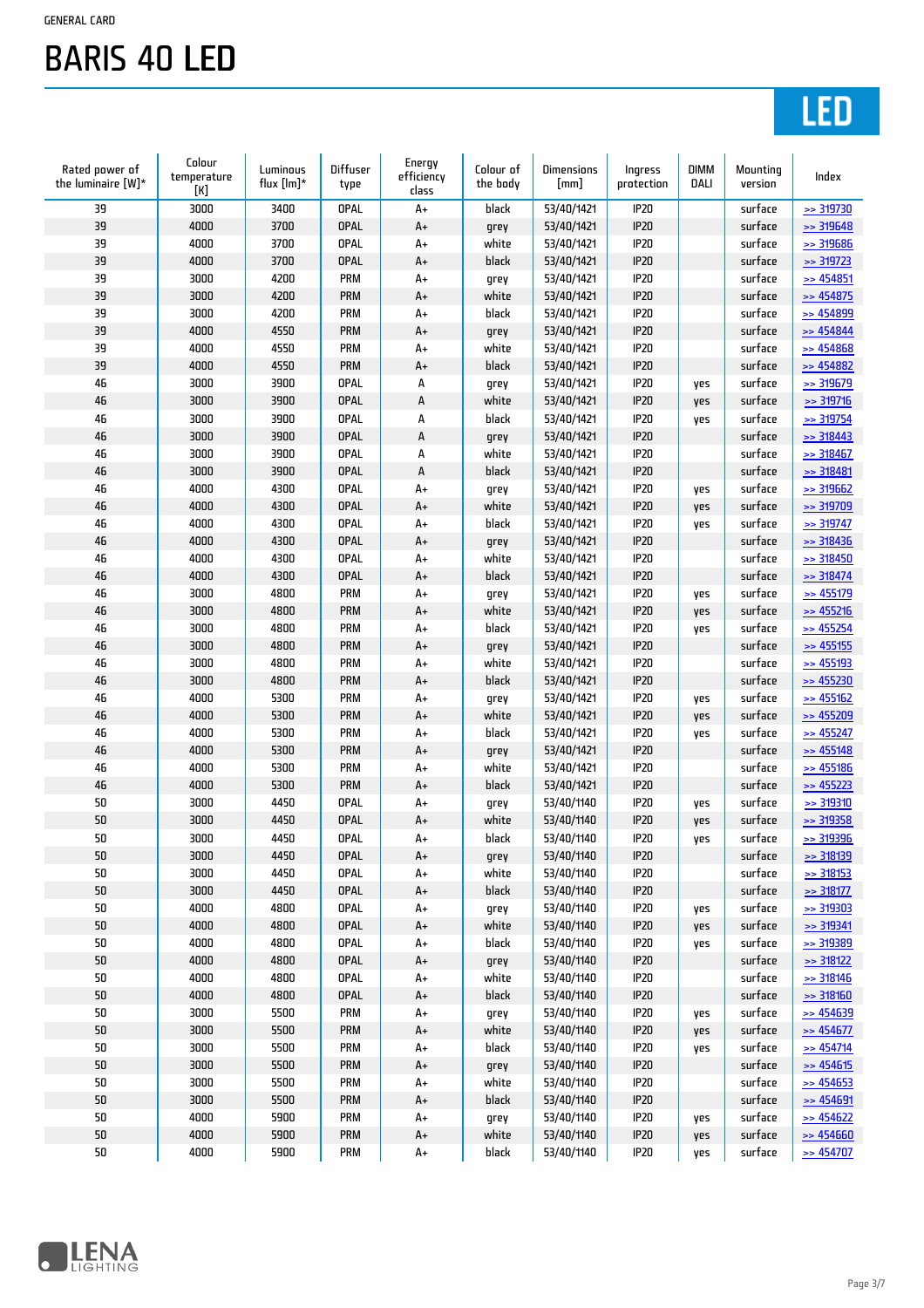# LED

| Rated power of<br>the luminaire [W]* | Colour<br>temperature<br>[K] | Luminous<br>flux $[Im]$ * | <b>Diffuser</b><br>type | Energy<br>efficiency<br>class | Colour of<br>the body | <b>Dimensions</b><br>(mm) | Ingress<br>protection | <b>DIMM</b><br>DALI | Mountina<br>version | Index                |
|--------------------------------------|------------------------------|---------------------------|-------------------------|-------------------------------|-----------------------|---------------------------|-----------------------|---------------------|---------------------|----------------------|
| 50                                   | 4000                         | 5900                      | <b>PRM</b>              | A+                            | grey                  | 53/40/1140                | IP <sub>20</sub>      |                     | surtace             | $\Rightarrow$ 454608 |
| 50                                   | 4000                         | 5900                      | <b>PRM</b>              | $A+$                          | white                 | 53/40/1140                | <b>IP20</b>           |                     | surtace             | $\Rightarrow$ 454646 |
| 50                                   | 4000                         | 5900                      | <b>PRM</b>              | A+                            | black                 | 53/40/1140                | <b>IP20</b>           |                     | surtace             | $\Rightarrow$ 454684 |

### BARIS 40 LED suspended

| Rated power of<br>the luminaire $[W]^*$ | Colour<br>temperature<br>[K] | Luminous<br>flux $[Im]^*$ | Diffuser<br>type | Energy<br>efficiency<br>class | Colour of<br>the body | <b>Dimensions</b><br>[mm] | Ingress<br>protection | <b>DIMM</b><br>DALI | Mounting<br>version | Index                |
|-----------------------------------------|------------------------------|---------------------------|------------------|-------------------------------|-----------------------|---------------------------|-----------------------|---------------------|---------------------|----------------------|
| 18                                      | 3000                         | 1700                      | <b>OPAL</b>      | A+                            | grey                  | 53/40/1140                | IP20                  |                     | suspended           | $\geq$ 318573        |
| $18\,$                                  | 3000                         | 1700                      | OPAL             | $\mathsf{A}\texttt{+}$        | white                 | 53/40/1140                | <b>IP20</b>           |                     | suspended           | >> 318610            |
| 18                                      | 3000                         | 1700                      | <b>OPAL</b>      | A+                            | black                 | 53/40/1140                | <b>IP20</b>           |                     | suspended           | $\geq$ 318658        |
| 18                                      | 4000                         | 1850                      | <b>OPAL</b>      | $A+$                          | grey                  | 53/40/1140                | <b>IP20</b>           |                     | suspended           | $\ge$ 318566         |
| 18                                      | 4000                         | 1850                      | <b>OPAL</b>      | A+                            | white                 | 53/40/1140                | IP20                  |                     | suspended           | $>$ 318603           |
| $18\,$                                  | 4000                         | 1850                      | <b>OPAL</b>      | $A+$                          | black                 | 53/40/1140                | <b>IP20</b>           |                     | suspended           | $\geq$ 318641        |
| 18                                      | 3000                         | 2100                      | <b>PRM</b>       | A+                            | grey                  | 53/40/1140                | IP20                  |                     | suspended           | $\geq$ 454011        |
| 18                                      | 3000                         | 2100                      | <b>PRM</b>       | $A+$                          | white                 | 53/40/1140                | <b>IP20</b>           |                     | suspended           | $\geq$ 454035        |
| 18                                      | 3000                         | 2100                      | <b>PRM</b>       | A+                            | black                 | 53/40/1140                | IP20                  |                     | suspended           | $\geq$ 454059        |
| 18                                      | 4000                         | 2300                      | <b>PRM</b>       | $A+$                          | grey                  | 53/40/1140                | <b>IP20</b>           |                     | suspended           | $\Rightarrow$ 454004 |
| 18                                      | 4000                         | 2300                      | <b>PRM</b>       | A+                            | white                 | 53/40/1140                | IP20                  |                     | suspended           | $\geq$ 454028        |
| 18                                      | 4000                         | 2300                      | PRM              | A+                            | black                 | 53/40/1140                | <b>IP20</b>           |                     | suspended           | $\Rightarrow$ 454042 |
| 18                                      | 3000                         | 1700                      | <b>OPAL</b>      | A+                            | grey                  | 53/40/1140                | <b>IP44</b>           |                     | suspended           | $\geq$ 319471        |
| $18\,$                                  | 3000                         | 1700                      | <b>OPAL</b>      | A+                            | white                 | 53/40/1140                | <b>IP44</b>           |                     | suspended           | $>$ 319518           |
| 18                                      | 3000                         | 1700                      | <b>OPAL</b>      | A+                            | black                 | 53/40/1140                | <b>IP44</b>           |                     | suspended           | $\geq$ 319556        |
| $18\,$                                  | 4000                         | 1850                      | <b>OPAL</b>      | $A+$                          | grey                  | 53/40/1140                | <b>IP44</b>           |                     | suspended           | $\geq$ 319464        |
| 18                                      | 4000                         | 1850                      | <b>OPAL</b>      | A+                            | white                 | 53/40/1140                | <b>IP44</b>           |                     | suspended           | $\geq$ 319501        |
| $18\,$                                  | 4000                         | 1850                      | <b>OPAL</b>      | $A+$                          | black                 | 53/40/1140                | <b>IP44</b>           |                     | suspended           | >> 319549            |
| 18                                      | 3000                         | 2100                      | <b>PRM</b>       | A+                            | grey                  | 53/40/1140                | <b>IP44</b>           |                     | suspended           | $\geq$ 454073        |
| 18                                      | 3000                         | 2100                      | <b>PRM</b>       | $A+$                          | white                 | 53/40/1140                | <b>IP44</b>           |                     | suspended           | $\Rightarrow$ 454097 |
| 18                                      | 3000                         | 2100                      | <b>PRM</b>       | A+                            | black                 | 53/40/1140                | <b>IP44</b>           |                     | suspended           | $\Rightarrow$ 454110 |
| $18\,$                                  | 4000                         | 2300                      | <b>PRM</b>       | $A+$                          | grey                  | 53/40/1140                | <b>IP44</b>           |                     | suspended           | $\geq$ 454066        |
| 18                                      | 4000                         | 2300                      | <b>PRM</b>       | A+                            | white                 | 53/40/1140                | <b>IP44</b>           |                     | suspended           | $\geq$ 454080        |
| $18\,$                                  | 4000                         | 2300                      | <b>PRM</b>       | $A+$                          | black                 | 53/40/1140                | <b>IP44</b>           |                     | suspended           | $\geq$ 454103        |
| 33                                      | 3000                         | 2600                      | <b>OPAL</b>      | А                             | grey                  | 53/40/1140                | IP20                  |                     | suspended           | $\geq$ 319594        |
| 33                                      | 3000                         | 2600                      | OPAL             | A                             | white                 | 53/40/1140                | <b>IP20</b>           |                     | suspended           | $\ge$ 319617         |
| 33                                      | 3000                         | 2600                      | <b>OPAL</b>      | А                             | black                 | 53/40/1140                | IP20                  |                     | suspended           | >> 319631            |
| 33                                      | 4000                         | 2800                      | <b>OPAL</b>      | A                             | grey                  | 53/40/1140                | <b>IP20</b>           |                     | suspended           | >> 319587            |
| 33                                      | 4000                         | 2800                      | <b>OPAL</b>      | А                             | white                 | 53/40/1140                | IP20                  |                     | suspended           | $>$ 319600           |
| 33                                      | 4000                         | 2800                      | <b>OPAL</b>      | А                             | black                 | 53/40/1140                | <b>IP20</b>           |                     | suspended           | $\geq$ 319624        |
| 33                                      | 3000                         | 3200                      | <b>PRM</b>       | A+                            | grey                  | 53/40/1140                | IP20                  |                     | suspended           | $\geq$ 454196        |
| 33                                      | 3000                         | 3200                      | <b>PRM</b>       | $\mathsf{A}\texttt{+}$        | white                 | 53/40/1140                | <b>IP20</b>           |                     | suspended           | $\geq$ 454219        |
| 33                                      | 3000                         | 3200                      | <b>PRM</b>       | A+                            | black                 | 53/40/1140                | IP20                  |                     | suspended           | $\geq$ 454233        |
| 33                                      | 4000                         | 3450                      | <b>PRM</b>       | $A+$                          | grey                  | 53/40/1140                | <b>IP20</b>           |                     | suspended           | $\geq$ 454189        |
| 33                                      | 4000                         | 3450                      | <b>PRM</b>       | A+                            | white                 | 53/40/1140                | <b>IP20</b>           |                     | suspended           | $\geq$ 454202        |
| 33                                      | 4000                         | 3450                      | PRM              | A+                            | black                 | 53/40/1140                | <b>IP20</b>           |                     | suspended           | $\Rightarrow$ 454226 |
| 33                                      | 3000                         | 2600                      | OPAL             | А                             | grey                  | 53/40/1140                | <b>IP44</b>           |                     | suspended           | $\geq$ 318320        |
| 33                                      | 3000                         | 2600                      | <b>OPAL</b>      | А                             | white                 | 53/40/1140                | <b>IP44</b>           |                     | suspended           | $\ge$ 318344         |
| 33                                      | 3000                         | 2600                      | <b>OPAL</b>      | А                             | black                 | 53/40/1140                | <b>IP44</b>           |                     | suspended           | $>$ 318368           |
| 33                                      | 4000                         | 2800                      | <b>OPAL</b>      | A                             | grey                  | 53/40/1140                | <b>IP44</b>           |                     | suspended           | >318313              |
| 33                                      | 4000                         | 2800                      | <b>OPAL</b>      | А                             | white                 | 53/40/1140                | <b>IP44</b>           |                     | suspended           | $\geq$ 318337        |
| 33                                      | 4000                         | 2800                      | <b>OPAL</b>      | А                             | black                 | 53/40/1140                | <b>IP44</b>           |                     | suspended           | $\geq$ 318351        |
| 33                                      | 3000                         | 3200                      | <b>PRM</b>       | A+                            | grey                  | 53/40/1140                | <b>IP44</b>           |                     | suspended           | $\geq$ 454257        |
| 33                                      | 3000                         | 3200                      | <b>PRM</b>       | A+                            | white                 | 53/40/1140                | <b>IP44</b>           |                     | suspended           | $\geq$ 454271        |
| 33                                      | 3000                         | 3200                      | <b>PRM</b>       | A+                            | black                 | 53/40/1140                | <b>IP44</b>           |                     | suspended           | $\geq$ 454295        |
| 33                                      | 4000                         | 3450                      | <b>PRM</b>       | A+                            | grey                  | 53/40/1140                | <b>IP44</b>           |                     | suspended           | $\geq$ 454240        |
| 33                                      | 4000                         | 3450                      | <b>PRM</b>       | $\mathsf{A}\texttt{+}$        | white                 | 53/40/1140                | <b>IP44</b>           |                     | suspended           | $\geq$ 454264        |

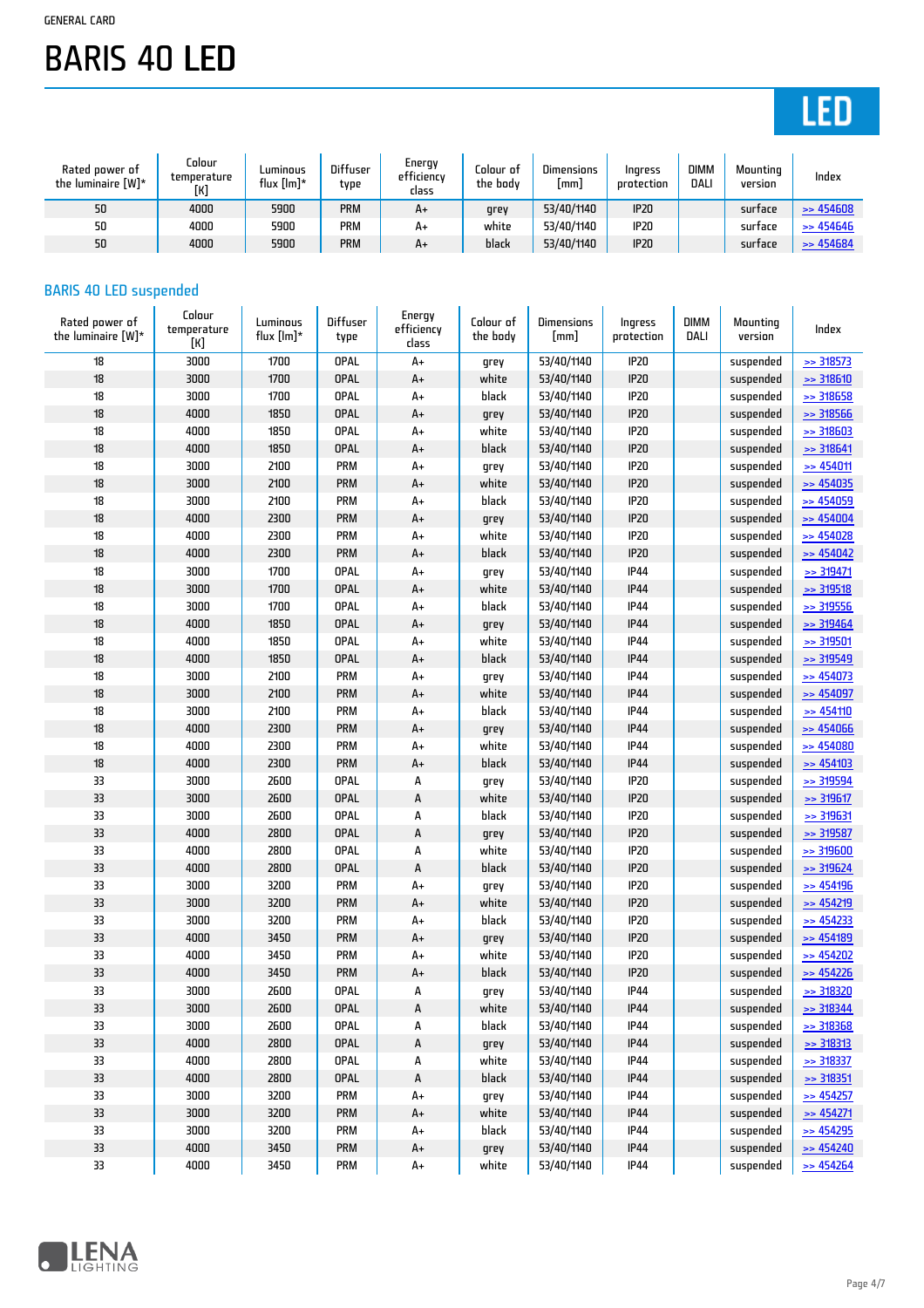# LED

| Rated power of<br>the luminaire [W]* | Colour<br>temperature<br>[K] | Luminous<br>flux $[Im]^*$ | Diffuser<br>type | Energy<br>efficiency<br>class | Colour of<br>the body | Dimensions<br>[mm] | Ingress<br>protection | <b>DIMM</b><br>DALI | Mounting<br>version | Index                  |
|--------------------------------------|------------------------------|---------------------------|------------------|-------------------------------|-----------------------|--------------------|-----------------------|---------------------|---------------------|------------------------|
| 33                                   | 4000                         | 3450                      | <b>PRM</b>       | A+                            | black                 | 53/40/1140         | <b>IP44</b>           |                     | suspended           | $\geq$ 454288          |
| 39                                   | 3000                         | 3400                      | <b>OPAL</b>      | $A+$                          | grey                  | 53/40/1421         | IP20                  |                     | suspended           | $\geq$ 318757          |
| 39                                   | 3000                         | 3400                      | <b>OPAL</b>      | A+                            | white                 | 53/40/1421         | <b>IP20</b>           |                     | suspended           | >> 318795              |
| 39                                   | 3000                         | 3400                      | <b>OPAL</b>      | $A+$                          | black                 | 53/40/1421         | <b>IP20</b>           |                     | suspended           | $\geq$ 318832          |
| 39                                   | 4000                         | 3700                      | <b>OPAL</b>      | A+                            | grey                  | 53/40/1421         | <b>IP20</b>           |                     | suspended           | $\geq$ 318740          |
| 39                                   | 4000                         | 3700                      | <b>OPAL</b>      | A+                            | white                 | 53/40/1421         | IP20                  |                     | suspended           | >> 318788              |
| 39                                   | 4000                         | 3700                      | <b>OPAL</b>      | A+                            | black                 | 53/40/1421         | <b>IP20</b>           |                     | suspended           | >> 318825              |
| 39                                   | 3000                         | 4200                      | <b>PRM</b>       | $A+$                          | grey                  | 53/40/1421         | IP20                  |                     | suspended           | $\geq$ 454738          |
| 39                                   | 3000                         | 4200                      | <b>PRM</b>       | A+                            | white                 | 53/40/1421         | IP20                  |                     | suspended           | $\geq$ 454752          |
| 39                                   | 3000                         | 4200                      | <b>PRM</b>       | $A+$                          | black                 | 53/40/1421         | IP20                  |                     | suspended           | $\geq$ 454776          |
| 39                                   | 4000                         | 4550                      | <b>PRM</b>       | A+                            | grey                  | 53/40/1421         | <b>IP20</b>           |                     | suspended           | $\geq$ 454721          |
| 39                                   | 4000                         | 4550                      | PRM              | A+                            | white                 | 53/40/1421         | <b>IP20</b>           |                     | suspended           | $\geq$ 454745          |
| 39                                   | 4000                         | 4550                      | <b>PRM</b>       | $A+$                          | black                 | 53/40/1421         | <b>IP20</b>           |                     | suspended           | $\geq$ 454769          |
| 39                                   | 3000                         | 3400                      | <b>OPAL</b>      | $A+$                          | grey                  | 53/40/1421         | <b>IP44</b>           |                     | suspended           | >> 319839              |
| 39                                   | 3000                         | 3400                      | <b>OPAL</b>      | A+                            | white                 | 53/40/1421         | <b>IP44</b>           |                     | suspended           | $\geq$ 319877          |
| 39                                   | 3000                         | 3400                      | <b>OPAL</b>      | $A+$                          | black                 | 53/40/1421         | <b>IP44</b>           |                     | suspended           | $\geq$ 319914          |
| 39                                   | 4000                         | 3700                      | <b>OPAL</b>      | $\mathsf{A}\texttt{+}$        | grey                  | 53/40/1421         | <b>IP44</b>           |                     | suspended           | $\geq$ 319822          |
| 39                                   | 4000                         | 3700                      | <b>OPAL</b>      | $A+$                          | white                 | 53/40/1421         | <b>IP44</b>           |                     | suspended           | $>$ 319860             |
| 39                                   | 4000                         | 3700                      | <b>OPAL</b>      | A+                            | black                 | 53/40/1421         | <b>IP44</b>           |                     | suspended           | >> 319907              |
| 39                                   | 3000                         | 4200                      | <b>PRM</b>       | $A+$                          | grey                  | 53/40/1421         | <b>IP44</b>           |                     | suspended           | $\geq$ 454790          |
| 39                                   | 3000                         | 4200                      | PRM              | A+                            | white                 | 53/40/1421         | <b>IP44</b>           |                     | suspended           | $\geq$ 454813          |
| 39                                   | 3000                         | 4200                      | PRM              | A+                            | black                 | 53/40/1421         | <b>IP44</b>           |                     | suspended           | $\geq$ 454837          |
| 39                                   | 4000                         | 4550                      | <b>PRM</b>       | A+                            | grey                  | 53/40/1421         | <b>IP44</b>           |                     | suspended           | $\Rightarrow$ 454783   |
| 39                                   | 4000                         | 4550                      | <b>PRM</b>       | $A+$                          | white                 | 53/40/1421         | <b>IP44</b>           |                     | suspended           | $\geq$ 454806          |
| 39                                   | 4000                         | 4550                      | <b>PRM</b>       | $A+$                          | black                 | 53/40/1421         | <b>IP44</b>           |                     | suspended           | $\geq$ 454820          |
| 46                                   | 3000                         | 3900                      | <b>OPAL</b>      | А                             | grey                  | 53/40/1421         | IP20                  | yes                 | suspended           | $\geq$ 318771          |
| 46                                   | 3000                         | 3900                      | <b>OPAL</b>      | A                             | white                 | 53/40/1421         | <b>IP20</b>           | yes                 | suspended           | >> 318818              |
| 46                                   | 3000                         | 3900                      | <b>OPAL</b>      | А                             | black                 | 53/40/1421         | <b>IP20</b>           | yes                 | suspended           | >> 318856              |
| 46                                   | 3000                         | 3900                      | <b>OPAL</b>      | A                             | grey                  | 53/40/1421         | <b>IP20</b>           |                     | suspended           | $\geq$ 319952          |
| 46                                   | 3000                         | 3900                      | <b>OPAL</b>      | А                             | white                 | 53/40/1421         | <b>IP20</b>           |                     | suspended           | >> 319976              |
| 46                                   | 3000                         | 3900                      | <b>OPAL</b>      | A                             | black                 | 53/40/1421         | <b>IP20</b>           |                     | suspended           | >> 319990              |
| 46                                   | 4000                         | 4300                      | <b>OPAL</b>      | $A+$                          | grey                  | 53/40/1421         | <b>IP20</b>           | yes                 | suspended           | $\geq$ 318764          |
| 46                                   | 4000                         | 4300                      | <b>OPAL</b>      | $\mathsf{A}\texttt{+}$        | white                 | 53/40/1421         | <b>IP20</b>           | yes                 | suspended           | $\geq$ 318801          |
| 46                                   | 4000                         | 4300                      | <b>OPAL</b>      | $A+$                          | black                 | 53/40/1421         | <b>IP20</b>           | yes                 | suspended           | >> 318849              |
| 46                                   | 4000                         | 4300                      | <b>OPAL</b>      | A+                            | grey                  | 53/40/1421         | <b>IP20</b>           |                     | suspended           | >> 319945              |
| 46                                   | 4000                         | 4300                      | <b>OPAL</b>      | A+                            | white                 | 53/40/1421         | <b>IP20</b>           |                     | suspended           | >> 319969              |
| 46                                   | 4000                         | 4300                      | <b>OPAL</b>      | $A+$                          | black                 | 53/40/1421         | <b>IP20</b>           |                     | suspended           | >> 319983              |
| 46                                   | 3000                         | 4800                      | PRM              | $\mathsf{A}\texttt{+}$        | grey                  | 53/40/1421         | <b>IP20</b>           | yes                 | suspended           | $\geq$ 454936          |
| 46                                   | 3000                         | 4800                      | PRM              | $A+$                          | white                 | 53/40/1421         | IP20                  | yes                 | suspended           | $\geq$ 454974          |
| 46                                   | 3000                         | 4800                      | <b>PRM</b>       | A+                            | black                 | 53/40/1421         | IP20                  | yes                 | suspended           | $\geq$ 455018          |
| 46                                   | 3000                         | 4800                      | <b>PRM</b>       | $\mathsf{A}\texttt{+}$        | grey                  | 53/40/1421         | IP20                  |                     | suspended           | $\geq$ 454912          |
| 46                                   | 3000                         | 4800                      | <b>PRM</b>       | A+                            | white                 | 53/40/1421         | IP20                  |                     | suspended           | $\geq$ 454950          |
| 46                                   | 3000                         | 4800                      | <b>PRM</b>       | A+                            | black                 | 53/40/1421         | IP20                  |                     | suspended           | $\geq$ 454998          |
| 46                                   | 4000                         | 5300                      | <b>PRM</b>       | A+                            | grey                  | 53/40/1421         | IP20                  | yes                 | suspended           | $\geq$ 454929          |
| 46                                   | 4000                         | 5300                      | <b>PRM</b>       | A+                            | white                 | 53/40/1421         | IP20                  | yes                 | suspended           | $\geq$ 454967          |
| 46                                   | 4000                         | 5300                      | <b>PRM</b>       | A+                            | black                 | 53/40/1421         | IP20                  | yes                 | suspended           | $\geq$ 455001          |
| 46                                   | 4000                         | 5300                      | PRM              | $A+$                          | grey                  | 53/40/1421         | IP20                  |                     | suspended           | $\geq$ 454905          |
| 46                                   | 4000                         | 5300                      | <b>PRM</b>       | A+                            | white                 | 53/40/1421         | IP20                  |                     | suspended           | $\geq$ 454943          |
| 46                                   | 4000                         | 5300                      | PRM              | A+                            | black                 | 53/40/1421         | IP20                  |                     | suspended           | $\geq$ 454981          |
| 46                                   | 3000                         | 3900                      | <b>OPAL</b>      | А                             | grey                  | 53/40/1421         | <b>IP44</b>           | yes                 | suspended           | $\geq$ 319853          |
| 46                                   | 3000                         | 3900                      | <b>OPAL</b>      | A                             | white                 | 53/40/1421         | <b>IP44</b>           | yes                 | suspended           | >> 319891              |
| 46                                   | 3000                         | 3900                      | <b>OPAL</b>      | А                             | black                 | 53/40/1421         | <b>IP44</b>           | yes                 | suspended           | <u>&gt;&gt; 319938</u> |
| $46\,$                               | 3000                         | 3900                      | <b>OPAL</b>      | A                             | grey                  | 53/40/1421         | <b>IP44</b>           |                     | suspended           | $\geq$ 318504          |
| 46                                   | 3000                         | 3900                      | <b>OPAL</b>      | Α                             | white                 | 53/40/1421         | <b>IP44</b>           |                     | suspended           | $\geq$ 318528          |
| $46\,$                               | 3000                         | 3900                      | OPAL             | A                             | black                 | 53/40/1421         | <b>IP44</b>           |                     | suspended           | $\geq$ 318542          |

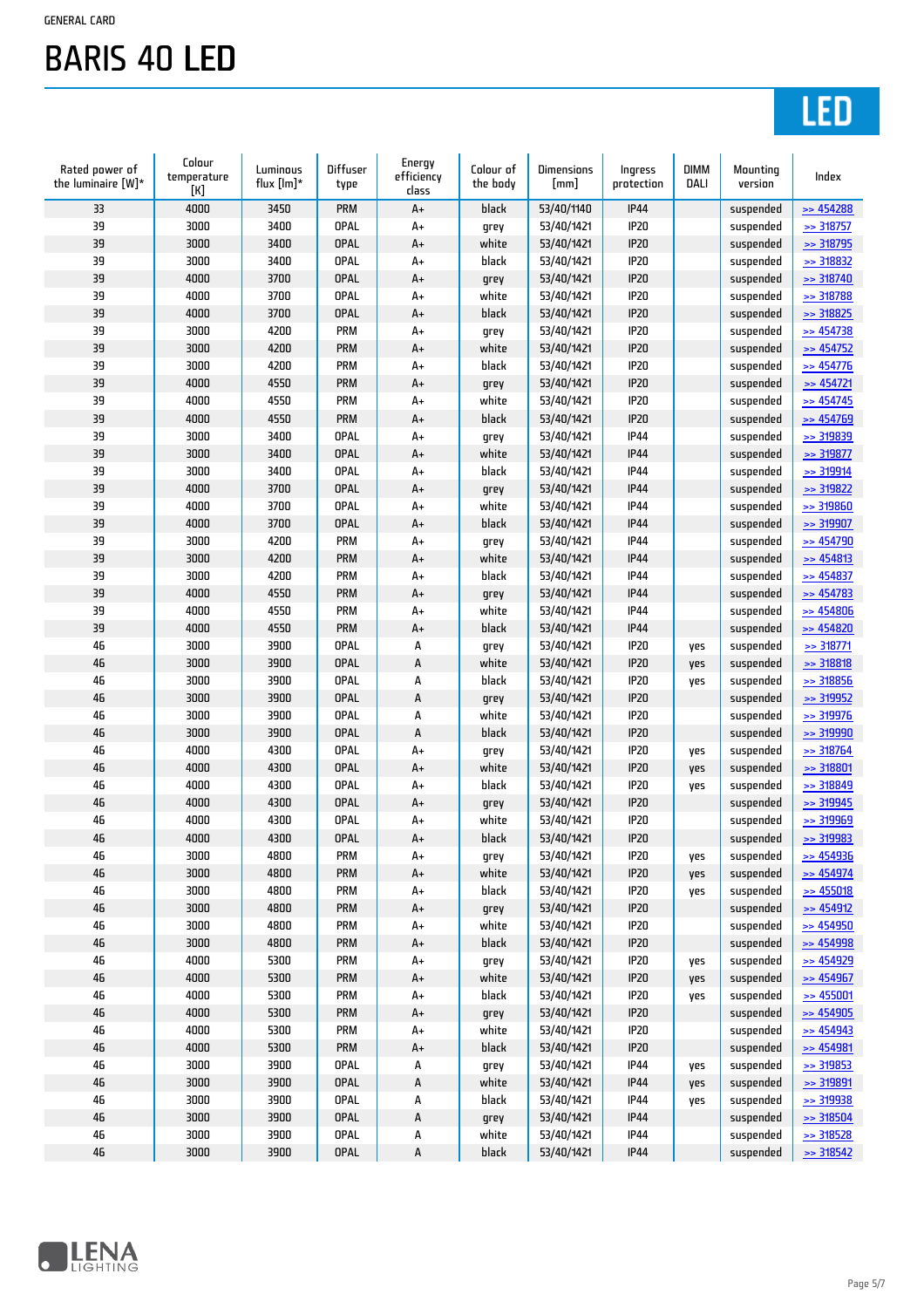# LED

| Rated power of<br>the luminaire [W]* | Colour<br>temperature<br>[K] | Luminous<br>flux [lm]* | Diffuser<br>type | Energy<br>efficiency<br>class | Colour of<br>the body | <b>Dimensions</b><br>[mm] | Ingress<br>protection | <b>DIMM</b><br>DALI | Mounting<br>version | Index                |
|--------------------------------------|------------------------------|------------------------|------------------|-------------------------------|-----------------------|---------------------------|-----------------------|---------------------|---------------------|----------------------|
| 46                                   | 4000                         | 4300                   | <b>OPAL</b>      | A+                            | grey                  | 53/40/1421                | <b>IP44</b>           | yes                 | suspended           | $\geq$ 319846        |
| 46                                   | 4000                         | 4300                   | <b>OPAL</b>      | A+                            | white                 | 53/40/1421                | <b>IP44</b>           | yes                 | suspended           | >> 319884            |
| 46                                   | 4000                         | 4300                   | <b>OPAL</b>      | A+                            | black                 | 53/40/1421                | <b>IP44</b>           | yes                 | suspended           | >> 319921            |
| 46                                   | 4000                         | 4300                   | <b>OPAL</b>      | A+                            | grey                  | 53/40/1421                | <b>IP44</b>           |                     | suspended           | >> 318498            |
| 46                                   | 4000                         | 4300                   | <b>OPAL</b>      | A+                            | white                 | 53/40/1421                | <b>IP44</b>           |                     | suspended           | $\ge$ 318511         |
| 46                                   | 4000                         | 4300                   | <b>OPAL</b>      | A+                            | black                 | 53/40/1421                | <b>IP44</b>           |                     | suspended           | $\ge$ 318535         |
| 46                                   | 3000                         | 4800                   | PRM              | A+                            | grey                  | 53/40/1421                | <b>IP44</b>           | yes                 | suspended           | $\Rightarrow$ 455056 |
| 46                                   | 3000                         | 4800                   | <b>PRM</b>       | A+                            | white                 | 53/40/1421                | <b>IP44</b>           | yes                 | suspended           | $\geq$ 455094        |
| 46                                   | 3000                         | 4800                   | <b>PRM</b>       | A+                            | black                 | 53/40/1421                | <b>IP44</b>           | yes                 | suspended           | $\geq$ 455131        |
| 46                                   | 3000                         | 4800                   | <b>PRM</b>       | A+                            | grey                  | 53/40/1421                | <b>IP44</b>           |                     | suspended           | $\geq$ 455032        |
| 46                                   | 3000                         | 4800                   | PRM              | A+                            | white                 | 53/40/1421                | <b>IP44</b>           |                     | suspended           | $\geq$ 455070        |
| 46                                   | 3000                         | 4800                   | <b>PRM</b>       | A+                            | black                 | 53/40/1421                | <b>IP44</b>           |                     |                     | $\geq$ 455117        |
| 46                                   | 4000                         | 5300                   | PRM              |                               |                       |                           | <b>IP44</b>           |                     | suspended           |                      |
|                                      |                              |                        |                  | A+                            | grey                  | 53/40/1421                |                       | yes                 | suspended           | $\geq$ 455049        |
| 46                                   | 4000                         | 5300                   | <b>PRM</b>       | $A+$                          | white                 | 53/40/1421                | <b>IP44</b>           | yes                 | suspended           | $\geq$ 455087        |
| 46                                   | 4000                         | 5300                   | <b>PRM</b>       | A+                            | black                 | 53/40/1421                | <b>IP44</b>           | yes                 | suspended           | $\Rightarrow$ 455124 |
| 46                                   | 4000                         | 5300                   | <b>PRM</b>       | A+                            | grey                  | 53/40/1421                | <b>IP44</b>           |                     | suspended           | $\geq$ 455025        |
| 46                                   | 4000                         | 5300                   | <b>PRM</b>       | A+                            | white                 | 53/40/1421                | <b>IP44</b>           |                     | suspended           | $\geq$ 455063        |
| 46                                   | 4000                         | 5300                   | <b>PRM</b>       | A+                            | black                 | 53/40/1421                | <b>IP44</b>           |                     | suspended           | $\geq$ 455100        |
| 50                                   | 3000                         | 4450                   | <b>OPAL</b>      | A+                            | grey                  | 53/40/1140                | IP20                  | yes                 | suspended           | >> 318597            |
| 50                                   | 3000                         | 4450                   | <b>OPAL</b>      | A+                            | white                 | 53/40/1140                | <b>IP20</b>           | yes                 | suspended           | $\geq$ 318634        |
| 50                                   | 3000                         | 4450                   | <b>OPAL</b>      | A+                            | black                 | 53/40/1140                | IP20                  | yes                 | suspended           | $\geq$ 318672        |
| 50                                   | 3000                         | 4450                   | <b>OPAL</b>      | A+                            | grey                  | 53/40/1140                | <b>IP20</b>           |                     | suspended           | $\ge$ 318269         |
| 50                                   | 3000                         | 4450                   | <b>OPAL</b>      | A+                            | white                 | 53/40/1140                | IP20                  |                     | suspended           | $\geq$ 318283        |
| 50                                   | 3000                         | 4450                   | <b>OPAL</b>      | A+                            | black                 | 53/40/1140                | <b>IP20</b>           |                     | suspended           | $>$ 318306           |
| 50                                   | 4000                         | 4800                   | <b>OPAL</b>      | A+                            | grey                  | 53/40/1140                | IP20                  | yes                 | suspended           | >> 318580            |
| 50                                   | 4000                         | 4800                   | <b>OPAL</b>      | A+                            | white                 | 53/40/1140                | IP20                  | yes                 | suspended           | $\geq$ 318627        |
| 50                                   | 4000                         | 4800                   | <b>OPAL</b>      | A+                            | black                 | 53/40/1140                | IP20                  | yes                 | suspended           | $>$ 318665           |
| 50                                   | 4000                         | 4800                   | <b>OPAL</b>      | A+                            | grey                  | 53/40/1140                | <b>IP20</b>           |                     | suspended           | $\geq$ 318252        |
| 50                                   | 4000                         | 4800                   | <b>OPAL</b>      | A+                            | white                 | 53/40/1140                | IP20                  |                     | suspended           | $\geq$ 318276        |
| 50                                   | 4000                         | 4800                   | <b>OPAL</b>      | A+                            | black                 | 53/40/1140                | <b>IP20</b>           |                     | suspended           | $\geq$ 318290        |
| 50                                   | 3000                         | 5500                   | <b>PRM</b>       | A+                            | grey                  | 53/40/1140                | IP20                  | yes                 | suspended           | $\Rightarrow$ 454394 |
| 50                                   | 3000                         | 5500                   | <b>PRM</b>       | A+                            | white                 | 53/40/1140                | <b>IP20</b>           | yes                 | suspended           | $\geq$ 454431        |
| 50                                   | 3000                         | 5500                   | <b>PRM</b>       | A+                            | black                 | 53/40/1140                | IP20                  | yes                 | suspended           | $\geq$ 454479        |
| 50                                   | 3000                         | 5500                   | <b>PRM</b>       | A+                            | grey                  | 53/40/1140                | IP20                  |                     | suspended           | $\geq$ 454370        |
| 50                                   | 3000                         | 5500                   | <b>PRM</b>       | A+                            | white                 | 53/40/1140                | IP20                  |                     | suspended           | $\Rightarrow$ 454417 |
| 50                                   | 3000                         | 5500                   | <b>PRM</b>       | A+                            | black                 | 53/40/1140                | <b>IP20</b>           |                     | suspended           | $\ge$ 454455         |
| 50                                   | 4000                         | 5900                   | PRM              | A+                            | grey                  | 53/40/1140                | <b>IP20</b>           | yes                 | suspended           | $\Rightarrow$ 454387 |
| 50                                   | 4000                         | 5900                   | PRM              | $\mathsf{A}\texttt{+}$        | white                 | 53/40/1140                | IP20                  | yes                 | suspended           | $\geq$ 454424        |
| 50                                   | 4000                         | 5900                   | <b>PRM</b>       | A+                            | black                 | 53/40/1140                | IP20                  | yes                 | suspended           | $\geq$ 454462        |
| 50                                   | 4000                         | 5900                   | PRM              | A+                            | grey                  | 53/40/1140                | IP20                  |                     | suspended           | $\geq$ 454363        |
| 50                                   | 4000                         | 5900                   | PRM              | A+                            | white                 | 53/40/1140                | IP20                  |                     | suspended           | $\geq$ 454400        |
| 50                                   | 4000                         | 5900                   | PRM              | $\mathsf{A}\texttt{+}$        | black                 | 53/40/1140                | IP20                  |                     | suspended           | $\geq$ 454448        |
|                                      |                              |                        |                  |                               |                       |                           |                       |                     |                     |                      |
| 50                                   | 3000                         | 4450                   | <b>OPAL</b>      | A+                            | grey                  | 53/40/1140                | <b>IP44</b>           | yes                 | suspended           | $>$ 319495           |
| 50                                   | 3000                         | 4450                   | OPAL             | A+                            | white                 | 53/40/1140                | <b>IP44</b>           | yes                 | suspended           | $\geq$ 319532        |
| 50                                   | 3000                         | 4450                   | <b>OPAL</b>      | A+                            | black                 | 53/40/1140                | <b>IP44</b>           | yes                 | suspended           | >> 319570            |
| 50                                   | 3000                         | 4450                   | <b>OPAL</b>      | A+                            | grey                  | 53/40/1140                | <b>IP44</b>           |                     | suspended           | >318191              |
| 50                                   | 3000                         | 4450                   | <b>OPAL</b>      | A+                            | white                 | 53/40/1140                | <b>IP44</b>           |                     | suspended           | >> 318221            |
| 50                                   | 3000                         | 4450                   | <b>OPAL</b>      | A+                            | black                 | 53/40/1140                | <b>IP44</b>           |                     | suspended           | $\geq$ 318245        |
| 50                                   | 4000                         | 4800                   | <b>OPAL</b>      | A+                            | grey                  | 53/40/1140                | <b>IP44</b>           | yes                 | suspended           | $\geq$ 319488        |
| 50                                   | 4000                         | 4800                   | <b>OPAL</b>      | A+                            | white                 | 53/40/1140                | <b>IP44</b>           | yes                 | suspended           | $\geq$ 319525        |
| 50                                   | 4000                         | 4800                   | <b>OPAL</b>      | A+                            | black                 | 53/40/1140                | <b>IP44</b>           | yes                 | suspended           | $\geq$ 319563        |
| 50                                   | 4000                         | 4800                   | OPAL             | A+                            | grey                  | 53/40/1140                | <b>IP44</b>           |                     | suspended           | $\geq$ 318184        |
| 50                                   | 4000                         | 4800                   | <b>OPAL</b>      | A+                            | white                 | 53/40/1140                | <b>IP44</b>           |                     | suspended           | $\geq$ 318207        |
| 50                                   | 4000                         | 4800                   | OPAL             | $\mathsf{A}\texttt{+}$        | black                 | 53/40/1140                | <b>IP44</b>           |                     | suspended           | $\geq$ 318238        |
| 50                                   | 3000                         | 5500                   | PRM              | A+                            | grey                  | 53/40/1140                | <b>IP44</b>           | yes                 | suspended           | $\geq$ 454516        |